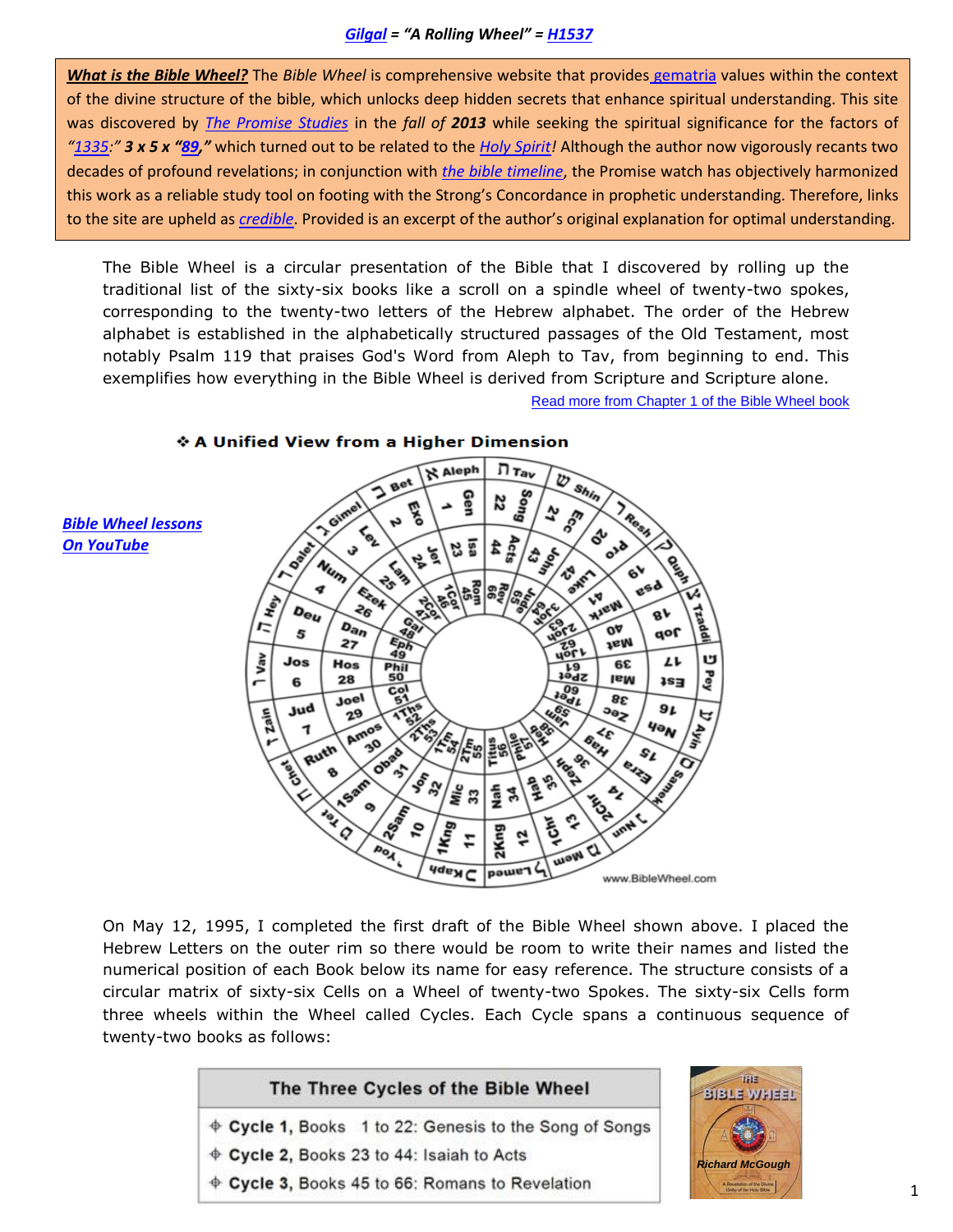

With the completion of the Bible Wheel, we now have a fully unified view of the whole Bible as a symmetrical, mathematically structured two-dimensional object. The increase from the traditional one-dimensional list of books to the two-dimensional Bible Wheel immediately reveals a host of unanticipated correlations between the three books on each spoke with each other and the corresponding Hebrew Letter.



On May 14, 1999, after four years of fruitful study of the correlations between the books and Hebrew letter on each Spoke, I noticed that the three books on the first Spoke were also the first books of three primary divisions of Scripture:

| Spoke 1 - Aleph |  |                                               |  |  |  |
|-----------------|--|-----------------------------------------------|--|--|--|
|                 |  | ♦ Cycle 1, GENESIS: First Book of the Law     |  |  |  |
|                 |  | ⊕ Cycle 2, IsaiaH: First Book of the PROPHETS |  |  |  |
| $\oplus$        |  | Cycle 3, ROMANS: First Book of the EPISTLES   |  |  |  |

This "coincidence" prompted me to examine the traditional groupings of the books. I discovered that Christian scholars have noted from ancient times that the books of the Bible naturally fall into [distinctive categories](http://www.biblewheel.com/Canon/Categorical_Bible.php) that form a pattern on the Bible Wheel. The pattern begins with the first five books known variously as the Torah, the Law of Moses, or the Pentateuch. These five books are colored dark purple in the diagram above (Genesis to Deuteronomy). They are followed by twelve historical books from Joshua to Esther (dark red). The next five books are known as the Wisdom Books (dark purple). This completes the first Cycle of twenty-two books. The next Cycle begins with Isaiah, the first of the five Major Prophets (light purple). These are followed by the twelve books of the Minor Prophets (light red). This completes the Old Testament. Next comes the five books of New Testament History (Gospels and Acts, light purple) and the whole pattern is completed with twenty-two Epistles that occupy Cycle 3 (blue).

| <b>CYCLE 1</b>         | <b>CYCLE 2</b>                                                                   | <b>CYCLE 3</b> |  |
|------------------------|----------------------------------------------------------------------------------|----------------|--|
|                        | 5 Books: Torah (Law) $\phi$ 5 Books: Major Prophets $\phi$ 22 Books: NT Epistles |                |  |
| ♦ 12 Books: OT History | ♦ 12 Books: Minor Prophets                                                       |                |  |
| 5 Books: Wisdom        | 5 Books: NT History                                                              |                |  |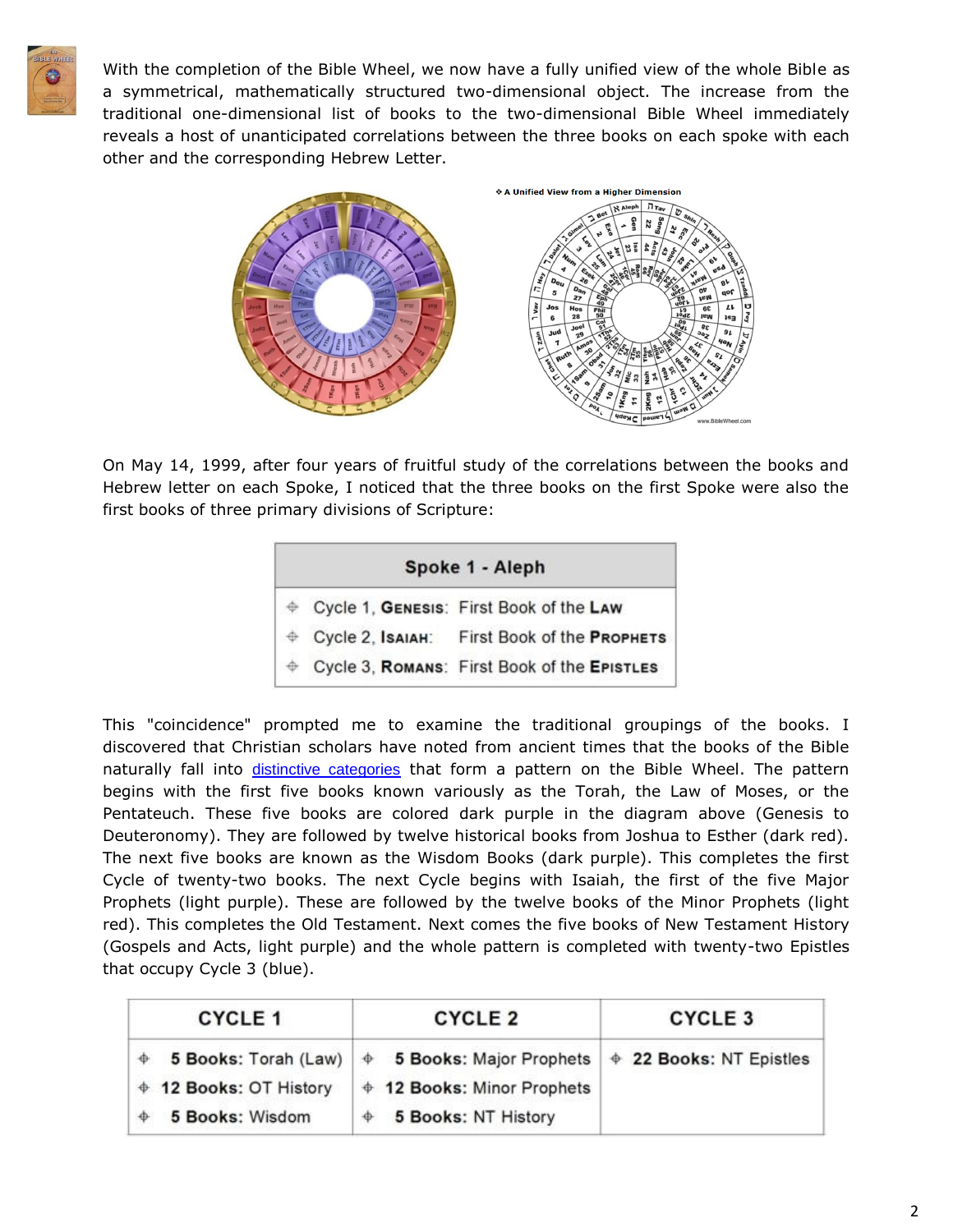

### **The Canon Wheel - Sevenfold Symmetric Perfection**



The image above is called the Canon Wheel. It displays the seven canonical divisions to reveal a deep, intrinsic symmetry in the structure of the Bible. The symmetry embodies three symbolic elements - the Circle, the Number Seven, and the Alphabet. Each of these symbols conveys different aspects of the ideas of unity, perfection, and completeness. The Number Seven is the premier Biblical symbol of perfection and completeness. The Circle encompassing the entire Bible is a universal archetype of unity and wholeness. The correspondence of each book with a letter of the Hebrew alphabet is complete from Aleph to Tav (the first and last letters of the Hebrew alphabet). This echoes the symbolic meaning of the Alpha Omega that defines the nature of Deity:

I am Alpha and Omega, the beginning and the ending, saith the Lord, which is, and which was, and which is to come, the Almighty.

Revelation 1:8

With the advent of the Canon Wheel, we now have an overwhelming convergence of distinct, independent, universal, and Biblical symbols representing different aspects of the unity, perfection, and completeness of the Holy Bible. They synergistically interact to amplify the symbolic meaning each holds individually so that the significance of the whole is immeasurably greater than the sum of its individual parts. And yet for all this, we have only just begun to discover the wonder revealed by the simple act of **"rolling up the Bible like a scroll."**

Read more from [Chapter 3 of the Bible Wheel book](http://www.biblewheel.com/Book/Chapters/Chapt03.php)

*Note: In the advanced age of technology and information, other pioneers have emerged with major contributions illustrating the hidden numerical dimensions of God's word with His creation. Suggested links include: [Pearls of](http://www.biblegematria.com/pearls-of-wisdom.html)  [Wisdom,](http://www.biblegematria.com/pearls-of-wisdom.html) [Evidence of God,](http://www.palmoni.net/gematria.htm) [The Other Bible Code,](http://homepage.virgin.net/vernon.jenkins/) [The Breastplate of the High Priest,](http://www.fivedoves.com/revdrnatch/breastplate.htm) [Biblemaths.com,](https://www.youtube.com/watch?v=4qn3I78Mwi0) Bible [Code](http://members.home.nl/frankcolijn/frankcolijn/indexEN.htm)  [Research.](http://members.home.nl/frankcolijn/frankcolijn/indexEN.htm) Without application of the biblical timeline, this underground world of believers seems vastly unaware of the harmonious and prophetic implications their materials provide. It should be noted that the 42,000 pages of biblical math / gematria writings by [Ivan Panin](http://www.biblebelievers.org.au/panin2.htm) is regarded as the foundation for much of the tremendous findings of today.*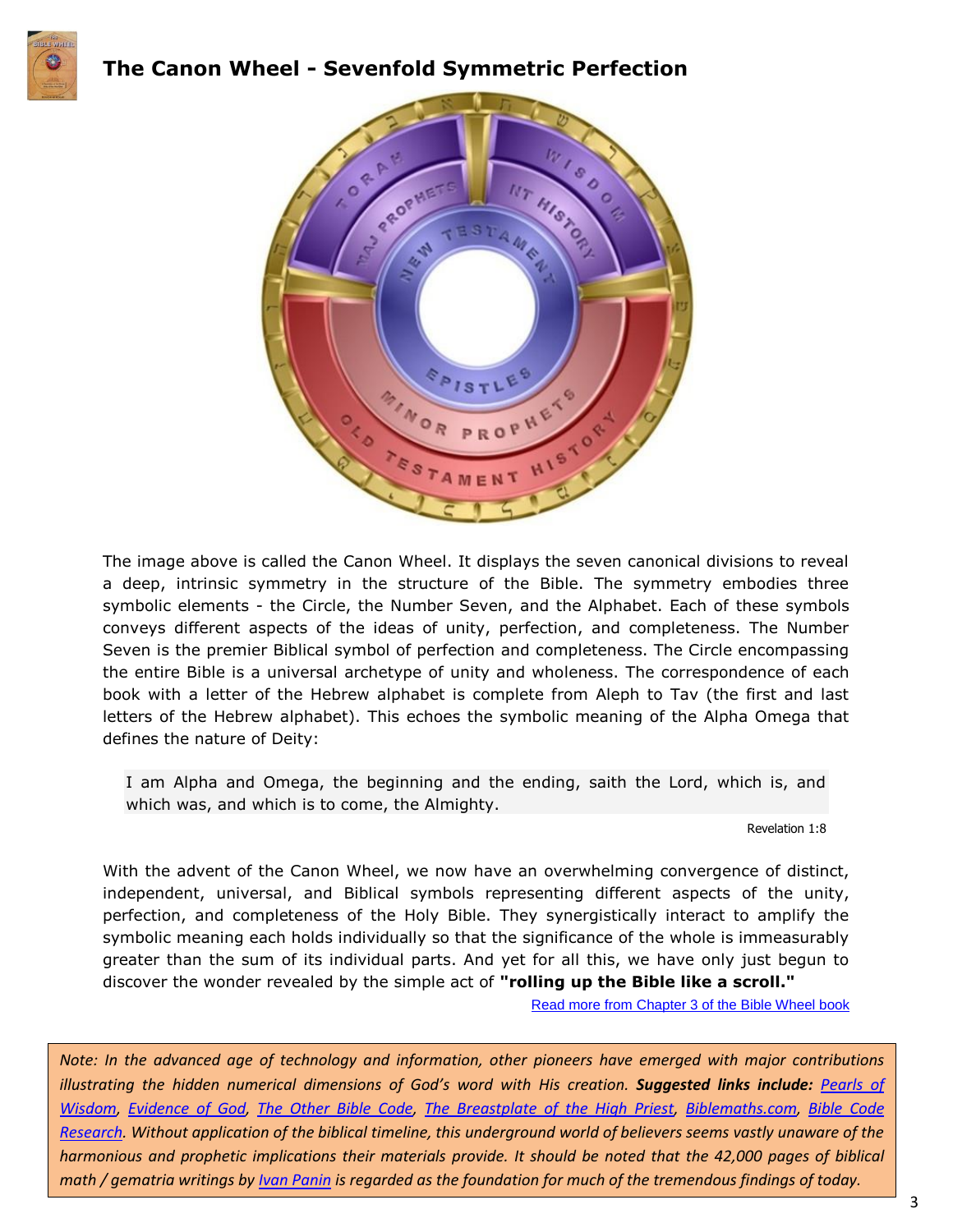



**[Online link](http://www.murraymoerman.com/1christ/scripture/BibleWheel.pdf)**

## **Customer Reviews [The Bible Wheel: A Revelation of the Divine Unity of the Holy Bible](http://www.amazon.com/The-Bible-Wheel-Revelation-Divine/dp/0977763773/ref=cm_cr_pr_product_top)**

| <b>6 Reviews</b> |  |                     | <b>Average Customer Review</b>              |
|------------------|--|---------------------|---------------------------------------------|
| 5 star:          |  | 〔5〕                 | <b>The Article</b> (6 customer reviews)     |
| $4$ star:        |  | $\scriptstyle{(1)}$ | Share your thoughts with other<br>customers |
| 3 star:          |  | (0)                 |                                             |
| 2 star:          |  | (0)                 |                                             |
| 1 star:          |  | (0)                 | Create your own review                      |
|                  |  |                     |                                             |
|                  |  |                     |                                             |

Most Helpful First | Newest First

### 5.0 out of 5 stars **great !**, November 12, 2014

#### By **[James P. Brownlow](http://www.amazon.com/gp/pdp/profile/AMV4MN637EQPQ/ref=cm_cr_pr_pdp)** - [See all my reviews](http://www.amazon.com/gp/cdp/member-reviews/AMV4MN637EQPQ/ref=cm_cr_pr_auth_rev?ie=UTF8&sort_by=MostRecentReview) [\(REAL NAME\)](http://www.amazon.com/gp/help/customer/display.html/ref=cm_rn_bdg_help?ie=UTF8&nodeId=14279681&pop-up=1#RN)

#### **This review is from: The Bible Wheel: A Revelation of the Divine Unity of the Holy Bible (Hardcover)**

This is, I think, the Ezekiel Wheel. It is the Bible Scroll all 66 books of scripture, in order, formed into three" wheels" , each wheel inside the other and all are surrounded by the 22 letters of the Hebrew alphabet. Thus the first Hebrew Letter "A" is on a "spoke" that contains three Bible books, Genesis, Isaiah, and Romans. So Genesis, first book, Isaiah, first Prophet, Romans, first letter; they do tie together. Likewise the vocabulary used in that spoke. The phrase, "I am the first and the last" occurs 7 times total in scripture, 4 times in Revelation, the last spoke, and three times in Isaiah, in the FIRST spoke. The last "spoke" the letter "Tav" is Song of Solomon, Acts, and Revelation. These spokes, all 22, are incredibly designed although not so apparent at first glance. .This is an amazing book

**Help other customers find the most helpful reviews** Was this review helpful to you? [Yes](http://www.amazon.com/gp/voting/cast/Reviews/2115/R4CCENWYJ8ANL/Helpful/1/ref=cm_cr_prvoteyn?ie=UTF8&target=aHR0cDovL3d3dy5hbWF6b24uY29tL3Jldmlldy8wOTc3NzYzNzczL3JlZj1jbV9jcl9wcnZvdGVyZHI_X2VuY29kaW5nPVVURjgmc2hvd1ZpZXdwb2ludHM9MSZzb3J0Qnk9YnlTdWJtaXNzaW9uRGF0ZURlc2NlbmRpbmc&token=D09CDEEBE53286B598B7BB5A9AE2464C194EF1BB&voteAnchorName=R4CCENWYJ8ANL.2115.Helpful.Reviews&voteSessionID=183-5448754-3699122) [No](http://www.amazon.com/gp/voting/cast/Reviews/2115/R4CCENWYJ8ANL/Helpful/-1/ref=cm_cr_prvoteyn?ie=UTF8&target=aHR0cDovL3d3dy5hbWF6b24uY29tL3Jldmlldy8wOTc3NzYzNzczL3JlZj1jbV9jcl9wcnZvdGVyZHI_X2VuY29kaW5nPVVURjgmc2hvd1ZpZXdwb2ludHM9MSZzb3J0Qnk9YnlTdWJtaXNzaW9uRGF0ZURlc2NlbmRpbmc&token=675A05017D5DB6148AAEFC5DD6EF0825A1E250A6&voteAnchorName=R4CCENWYJ8ANL.2115.Helpful.Reviews&voteSessionID=183-5448754-3699122) [Report abuse](http://www.amazon.com/gp/voting/cast/Reviews/2115/R4CCENWYJ8ANL/Inappropriate/1/ref=cm_cr_prvoteyn?ie=UTF8&target=aHR0cDovL3d3dy5hbWF6b24uY29tL3Jldmlldy8wOTc3NzYzNzczL3JlZj1jbV9jcl9wcnZvdGVyZHI_X2VuY29kaW5nPVVURjgmc2hvd1ZpZXdwb2ludHM9MSZzb3J0Qnk9YnlTdWJtaXNzaW9uRGF0ZURlc2NlbmRpbmc&token=7BBD34162708B14B5C769AA6AC8E8902410CDB64&voteAnchorName=R4CCENWYJ8ANL.2115.Inappropriate.Reviews&voteSessionID=183-5448754-3699122) | [Permalink](http://www.amazon.com/review/R4CCENWYJ8ANL/ref=cm_cr_pr_perm?ie=UTF8&ASIN=0977763773) [Comment](http://www.amazon.com/review/R4CCENWYJ8ANL/ref=cm_cr_pr_cmt?ie=UTF8&ASIN=0977763773#wasThisHelpful) [Comment](http://www.amazon.com/review/R4CCENWYJ8ANL/ref=cm_cr_pr_cmt?ie=UTF8&ASIN=0977763773#wasThisHelpful)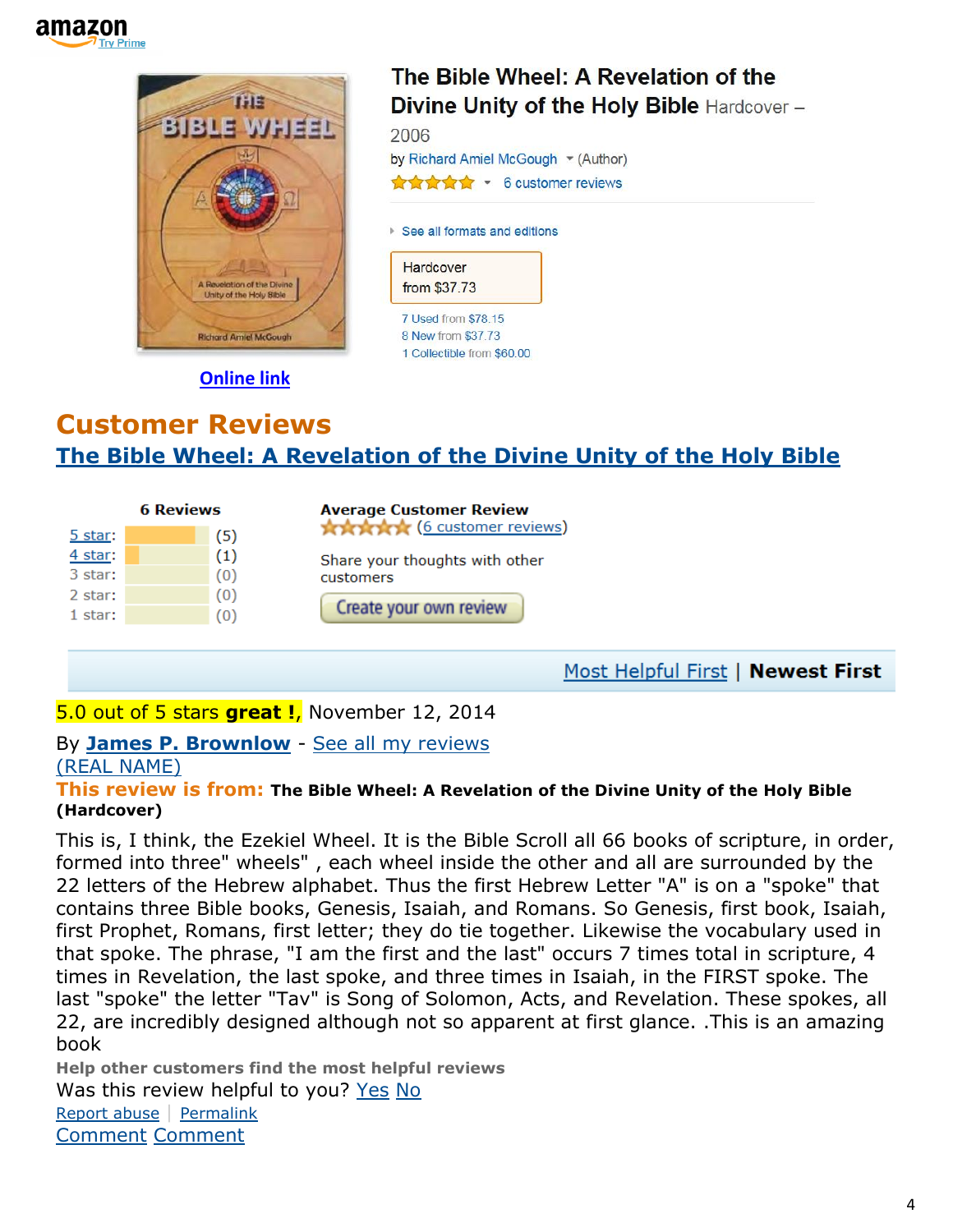### 4.0 out of 5 stars **I liked the book - used in studying Hebrew**, October 12, 2014

By **[SafeArmsReview "Steve aka SafeArmsReview"](http://www.amazon.com/gp/pdp/profile/A2E6IOZ5ZDX2IM/ref=cm_cr_pr_pdp)** (Colorado) - [See all my reviews](http://www.amazon.com/gp/cdp/member-reviews/A2E6IOZ5ZDX2IM/ref=cm_cr_pr_auth_rev?ie=UTF8&sort_by=MostRecentReview) **Verified Purchase**[\(What's this?\)](http://www.amazon.com/gp/community-help/amazon-verified-purchase)

#### **This review is from: The Bible Wheel: A Revelation of the Divine Unity of the Holy Bible (Hardcover)**

A good book with a lot of interesting info - used as a reference book in studying Hebrew. **Help other customers find the most helpful reviews**

Was this review helpful to you? [Yes](http://www.amazon.com/gp/voting/cast/Reviews/2115/RPTWELGWOTTT2/Helpful/1/ref=cm_cr_prvoteyn?ie=UTF8&target=aHR0cDovL3d3dy5hbWF6b24uY29tL3Jldmlldy8wOTc3NzYzNzczL3JlZj1jbV9jcl9wcnZvdGVyZHI_X2VuY29kaW5nPVVURjgmc2hvd1ZpZXdwb2ludHM9MSZzb3J0Qnk9YnlTdWJtaXNzaW9uRGF0ZURlc2NlbmRpbmc&token=B684A846EDF82C916E1CF48376714EFD3AC880D8&voteAnchorName=RPTWELGWOTTT2.2115.Helpful.Reviews&voteSessionID=183-5448754-3699122) [No](http://www.amazon.com/gp/voting/cast/Reviews/2115/RPTWELGWOTTT2/Helpful/-1/ref=cm_cr_prvoteyn?ie=UTF8&target=aHR0cDovL3d3dy5hbWF6b24uY29tL3Jldmlldy8wOTc3NzYzNzczL3JlZj1jbV9jcl9wcnZvdGVyZHI_X2VuY29kaW5nPVVURjgmc2hvd1ZpZXdwb2ludHM9MSZzb3J0Qnk9YnlTdWJtaXNzaW9uRGF0ZURlc2NlbmRpbmc&token=B56BD12BB05A6C866D8E9B49D2A2E397C8353B95&voteAnchorName=RPTWELGWOTTT2.2115.Helpful.Reviews&voteSessionID=183-5448754-3699122)

[Report abuse](http://www.amazon.com/gp/voting/cast/Reviews/2115/RPTWELGWOTTT2/Inappropriate/1/ref=cm_cr_prvoteyn?ie=UTF8&target=aHR0cDovL3d3dy5hbWF6b24uY29tL3Jldmlldy8wOTc3NzYzNzczL3JlZj1jbV9jcl9wcnZvdGVyZHI_X2VuY29kaW5nPVVURjgmc2hvd1ZpZXdwb2ludHM9MSZzb3J0Qnk9YnlTdWJtaXNzaW9uRGF0ZURlc2NlbmRpbmc&token=C607A7CB1529EF5FC7849D4F5CF57FAF9845DBCD&voteAnchorName=RPTWELGWOTTT2.2115.Inappropriate.Reviews&voteSessionID=183-5448754-3699122) | [Permalink](http://www.amazon.com/review/RPTWELGWOTTT2/ref=cm_cr_pr_perm?ie=UTF8&ASIN=0977763773) [Comment](http://www.amazon.com/review/RPTWELGWOTTT2/ref=cm_cr_pr_cmt?ie=UTF8&ASIN=0977763773#wasThisHelpful) [Comment](http://www.amazon.com/review/RPTWELGWOTTT2/ref=cm_cr_pr_cmt?ie=UTF8&ASIN=0977763773#wasThisHelpful)

0 of 1 people found the following review helpful

5.0 out of 5 stars **Great Book**, February 10, 2014

By **[Admarie Malone](http://www.amazon.com/gp/pdp/profile/A1RVNJAYDS76YT/ref=cm_cr_pr_pdp)** - [See all my reviews](http://www.amazon.com/gp/cdp/member-reviews/A1RVNJAYDS76YT/ref=cm_cr_pr_auth_rev?ie=UTF8&sort_by=MostRecentReview) **Verified Purchase**[\(What's this?\)](http://www.amazon.com/gp/community-help/amazon-verified-purchase)

**This review is from: The Bible Wheel: A Revelation of the Divine Unity of the Holy Bible (Hardcover)**

I rate this a 5, because it open my eye on a very deeper spiritual level. you can learn a lot from this book **Help other customers find the most helpful reviews** Was this review helpful to you? [Yes](http://www.amazon.com/gp/voting/cast/Reviews/2115/R2ATZAUOBTXDWP/Helpful/1/ref=cm_cr_prvoteyn?ie=UTF8&target=aHR0cDovL3d3dy5hbWF6b24uY29tL3Jldmlldy8wOTc3NzYzNzczL3JlZj1jbV9jcl9wcnZvdGVyZHI_X2VuY29kaW5nPVVURjgmc2hvd1ZpZXdwb2ludHM9MSZzb3J0Qnk9YnlTdWJtaXNzaW9uRGF0ZURlc2NlbmRpbmc&token=1E89D1CF9708EE12E0661D32BD29B3E712975300&voteAnchorName=R2ATZAUOBTXDWP.2115.Helpful.Reviews&voteSessionID=183-5448754-3699122) [No](http://www.amazon.com/gp/voting/cast/Reviews/2115/R2ATZAUOBTXDWP/Helpful/-1/ref=cm_cr_prvoteyn?ie=UTF8&target=aHR0cDovL3d3dy5hbWF6b24uY29tL3Jldmlldy8wOTc3NzYzNzczL3JlZj1jbV9jcl9wcnZvdGVyZHI_X2VuY29kaW5nPVVURjgmc2hvd1ZpZXdwb2ludHM9MSZzb3J0Qnk9YnlTdWJtaXNzaW9uRGF0ZURlc2NlbmRpbmc&token=6A9BA78673B771148AC052EF2176D8047603280C&voteAnchorName=R2ATZAUOBTXDWP.2115.Helpful.Reviews&voteSessionID=183-5448754-3699122) [Report abuse](http://www.amazon.com/gp/voting/cast/Reviews/2115/R2ATZAUOBTXDWP/Inappropriate/1/ref=cm_cr_prvoteyn?ie=UTF8&target=aHR0cDovL3d3dy5hbWF6b24uY29tL3Jldmlldy8wOTc3NzYzNzczL3JlZj1jbV9jcl9wcnZvdGVyZHI_X2VuY29kaW5nPVVURjgmc2hvd1ZpZXdwb2ludHM9MSZzb3J0Qnk9YnlTdWJtaXNzaW9uRGF0ZURlc2NlbmRpbmc&token=DCC9C5CA0D4A8231E9F969CC1FCD476A19910990&voteAnchorName=R2ATZAUOBTXDWP.2115.Inappropriate.Reviews&voteSessionID=183-5448754-3699122) | [Permalink](http://www.amazon.com/review/R2ATZAUOBTXDWP/ref=cm_cr_pr_perm?ie=UTF8&ASIN=0977763773) [Comment](http://www.amazon.com/review/R2ATZAUOBTXDWP/ref=cm_cr_pr_cmt?ie=UTF8&ASIN=0977763773#wasThisHelpful) [Comment](http://www.amazon.com/review/R2ATZAUOBTXDWP/ref=cm_cr_pr_cmt?ie=UTF8&ASIN=0977763773#wasThisHelpful)

1 of 2 people found the following review helpful

#### 5.0 out of 5 stars **Thanks a lot for a great Christmas Present**, December 19, 2013

By **[Masanori Senjo](http://www.amazon.com/gp/pdp/profile/A3D3LRQC19467J/ref=cm_cr_pr_pdp)** - [See all my reviews](http://www.amazon.com/gp/cdp/member-reviews/A3D3LRQC19467J/ref=cm_cr_pr_auth_rev?ie=UTF8&sort_by=MostRecentReview) **Verified Purchase**[\(What's this?\)](http://www.amazon.com/gp/community-help/amazon-verified-purchase)

#### **This review is from: The Bible Wheel: A Revelation of the Divine Unity of the Holy Bible (Hardcover)**

The Bible Wheel teaches me that there is a deep connection between the Twenty-Two Letters of the Hebrew Alphabet and the whole Bible. It is astonishing to know that 39 books of the old testament and 27 books of the new testament reveal and are concealed in each other. We can discover the consealed connections and their biblical meanings by The Bible Wheel. Let us start our spiritual journey to find out His perfect Love. **Help other customers find the most helpful reviews** Was this review helpful to you? [Yes](http://www.amazon.com/gp/voting/cast/Reviews/2115/R1BCM7BV2COUOH/Helpful/1/ref=cm_cr_prvoteyn?ie=UTF8&target=aHR0cDovL3d3dy5hbWF6b24uY29tL3Jldmlldy8wOTc3NzYzNzczL3JlZj1jbV9jcl9wcnZvdGVyZHI_X2VuY29kaW5nPVVURjgmc2hvd1ZpZXdwb2ludHM9MSZzb3J0Qnk9YnlTdWJtaXNzaW9uRGF0ZURlc2NlbmRpbmc&token=5C5DEAF98FE2EBE08B5C5A7250FE9A329E83DF6A&voteAnchorName=R1BCM7BV2COUOH.2115.Helpful.Reviews&voteSessionID=183-5448754-3699122) [No](http://www.amazon.com/gp/voting/cast/Reviews/2115/R1BCM7BV2COUOH/Helpful/-1/ref=cm_cr_prvoteyn?ie=UTF8&target=aHR0cDovL3d3dy5hbWF6b24uY29tL3Jldmlldy8wOTc3NzYzNzczL3JlZj1jbV9jcl9wcnZvdGVyZHI_X2VuY29kaW5nPVVURjgmc2hvd1ZpZXdwb2ludHM9MSZzb3J0Qnk9YnlTdWJtaXNzaW9uRGF0ZURlc2NlbmRpbmc&token=4B0426E73A582E6860AAD6B19D5F972916B7C329&voteAnchorName=R1BCM7BV2COUOH.2115.Helpful.Reviews&voteSessionID=183-5448754-3699122)

[Report abuse](http://www.amazon.com/gp/voting/cast/Reviews/2115/R1BCM7BV2COUOH/Inappropriate/1/ref=cm_cr_prvoteyn?ie=UTF8&target=aHR0cDovL3d3dy5hbWF6b24uY29tL3Jldmlldy8wOTc3NzYzNzczL3JlZj1jbV9jcl9wcnZvdGVyZHI_X2VuY29kaW5nPVVURjgmc2hvd1ZpZXdwb2ludHM9MSZzb3J0Qnk9YnlTdWJtaXNzaW9uRGF0ZURlc2NlbmRpbmc&token=EB8302928D84B933EAE8A071C6721716EE9B6E82&voteAnchorName=R1BCM7BV2COUOH.2115.Inappropriate.Reviews&voteSessionID=183-5448754-3699122) | [Permalink](http://www.amazon.com/review/R1BCM7BV2COUOH/ref=cm_cr_pr_perm?ie=UTF8&ASIN=0977763773) [Comment](http://www.amazon.com/review/R1BCM7BV2COUOH/ref=cm_cr_pr_cmt?ie=UTF8&ASIN=0977763773#wasThisHelpful) [Comment](http://www.amazon.com/review/R1BCM7BV2COUOH/ref=cm_cr_pr_cmt?ie=UTF8&ASIN=0977763773#wasThisHelpful)